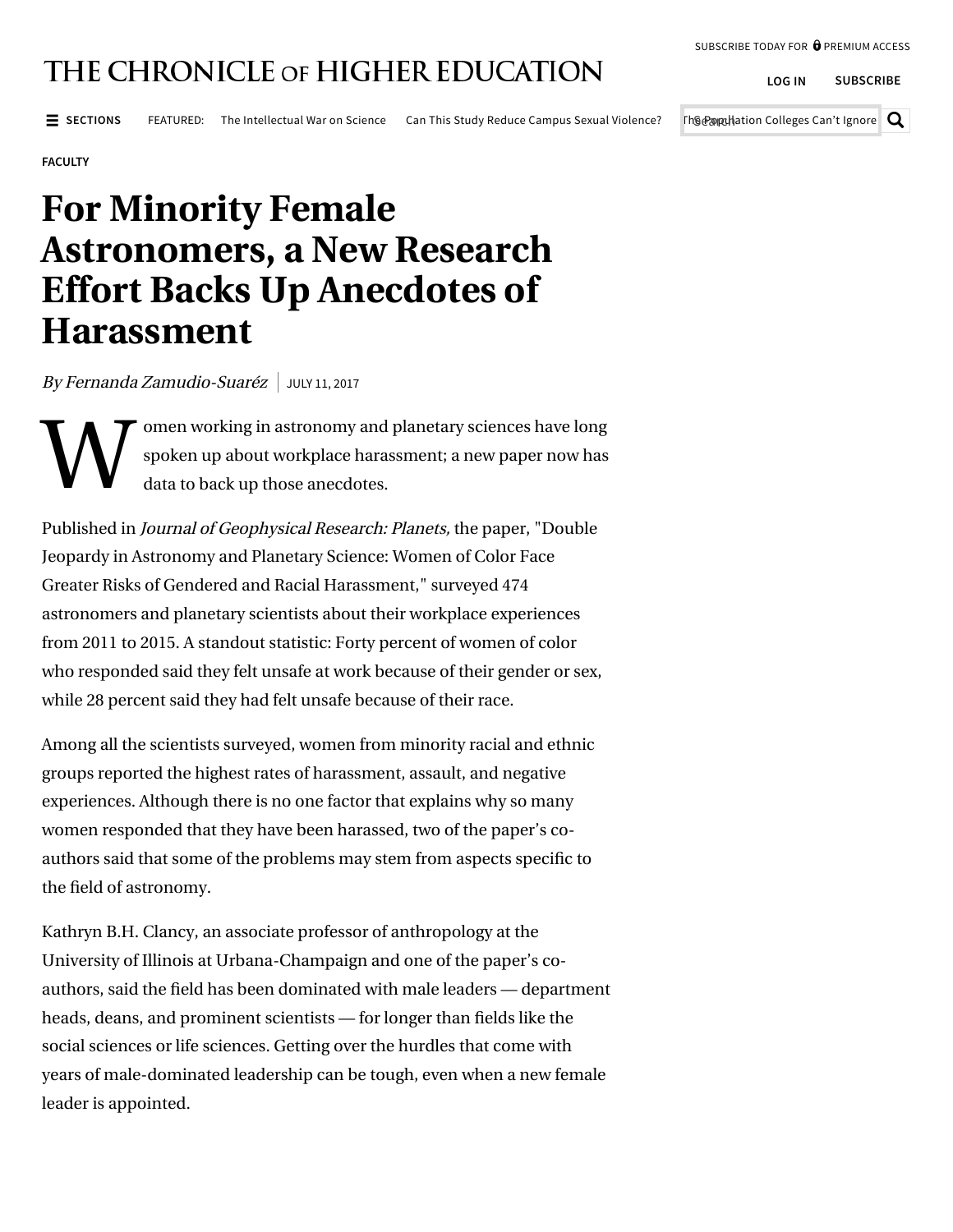"I think there's high prevalence of sexual harassment and other types of harassment across all of these places," Ms. Clancy said. "But I think women have more social support and more means to work against some of these type of hostile workplaces when there's higher representation."

Increasing the number of female leaders in these departments can seem like an easy fix, but too often women in leadership positions are selected for their willingness to adopt the norms of the men who led before them, Ms. Clancy said. And it's usually white women, not women of color, appointed to these leadership positions, she added.

"Just generally speaking, diversity programs and affirmative-action programs: Who have they benefited the most over the last several decades? White women, right?" Ms. Clancy said. "So, again, I think the bigger issue for me is I want to see more women of color in leadership positions."

Women in the field are reaching points in their careers where leadership roles are available and having new leaders tackle issues like harassment is key, said Christina Richey, a former chair of the American Astronomical Society's Committee on the Status of Women in Astronomy and one of the paper's co-authors.

The nature of the field may also explain why harassment is so prevalent, Ms. Richey said. For example, when scientists are participating in an observatory run, or when astronomers travel to an observatory to study planets, stars, and galaxies for multiple nights at a time, they are taking notes after looking through a telescope with only one other person. This type of research forces moments of isolation between a woman and maybe just one colleague, likely a man.

**"The solutions come a lot more from listening to people, and from in particular listening to people of color, than it does from, you know, running stats."**

Such interactions aren't limited to faculty members. Graduate students may also deal with forced socialization during poster sessions at conferences, Ms. Richey said. If a noted scholar comes up to a female graduate student to ask questions about her poster or paper and begins to act inappropriately, the student